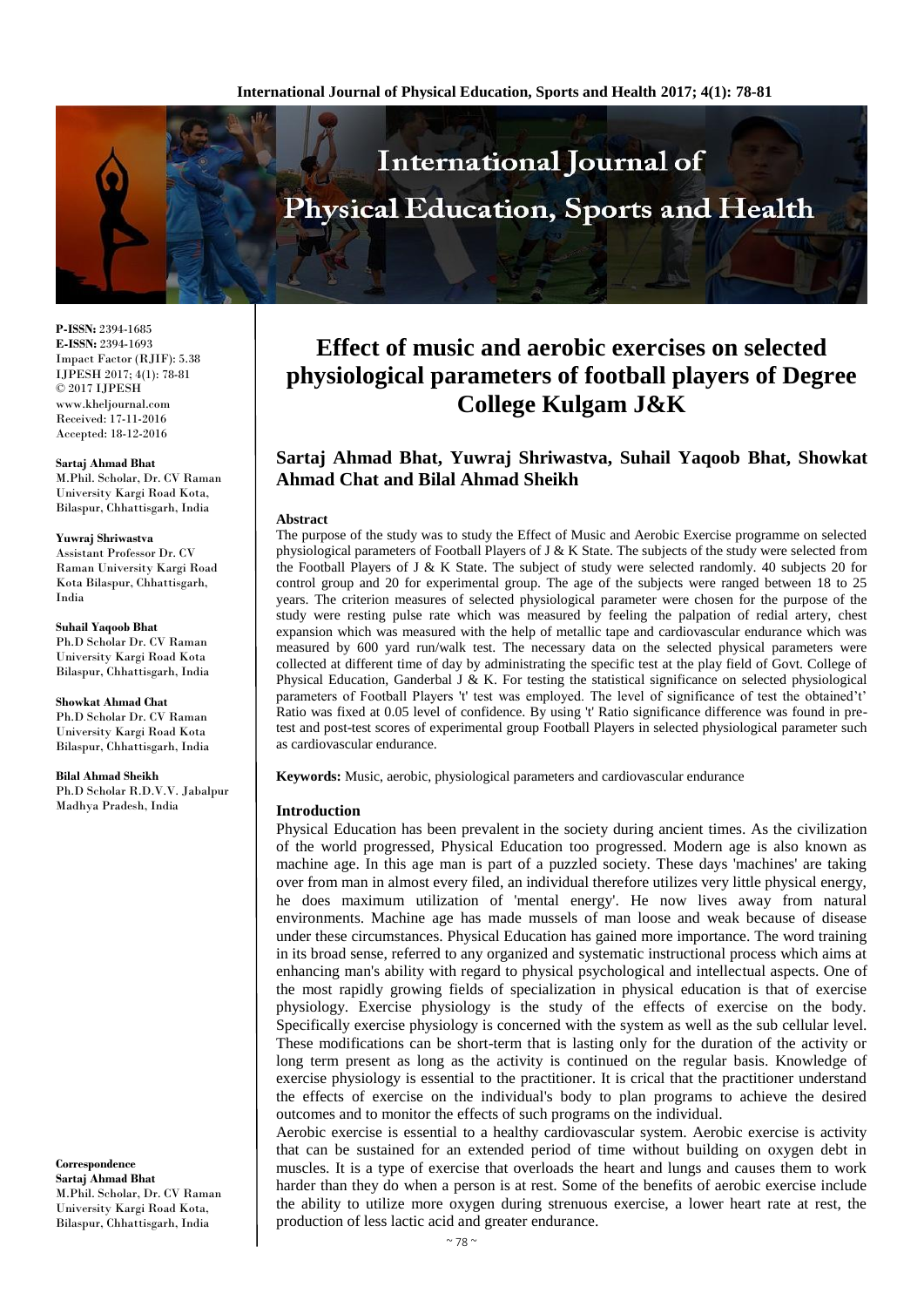Music is an art form whose medium is sound. Common elements of music are pitch (which governs melody and harmony), rhythm (and its associated concepts tempo, meter, and articulation), dynamics, and the sonic qualities of timbre and texture. The word derives from Greek " (mousike) (art) of the Muses", To many people in many cultures music is an important part of their way of life. Greek Philosophers and ancient Indian Philosophers defined music as tones ordered horizontally as melodies and vertically as harmonies. Common sayings such as "the harmony of the spheres" and "it is music to my ears" point to the notion that music is often ordered and pleasant to listen to.

Aerobic dance is appealing, particular to women, because it is performed to music involves as a variety of relatively simple movement forms and is enjoyable. Investigators have found that it requires a moderately high rate of energy expenditure and it appears to have the potential to provides the quality and quantity of exercise necessary for the developing and to maintain cardio-respiratory fitness and modifying body composition. Aerobic dancing involves a series of specially choreographed routines which are a combination of various dance steps and other whole body movements including running, walking and skipping. Aerobic dance exercise is a choreographed routine of movements from various types of dance (do zz1, ball room modern, ballet, musical comedy and rock) combined with other rhythmic movements such as happing, skipping, jumping and stretching continuously performed to rilusic. In recent years, it has become an extremely popular farm of exercise.

**Statement of the problem:** The purpose of the study was evaluate the effects of music and Aerobic Exercise Programme on selected physiological parameters of Football players of J & K State.

**Objective of the study:** The study may help to find out the comparative effects of music and aerobic exercise programme on selected physiological parameters of football players of  $-J$ & K State only

- 1. Further this study may provide guidelines for preparing scientific training schedules or modifying the old ones for training football players by the physical education teachers and coaches.
- 2. The result of the study was significance with regards to examine the differences in the effects of music and aerobic exercise.
- 3. The study was provide guidelines for preparing scientific schedule/modifying the old ones for training sportsman with special reference to explosive of music and aerobic exercise programme on selected physiological parameters of football players.
- 4. The finding of this study might add to the existing hands of knowledge and understanding of different training method for the development of music and aerobic exercise programme.

#### **Review of related literature**

Blaine conducted a study on the effects of dance on selected physiological variables on sixty two women subjects from beginning sessions of modern dance, ballet and jazz to participate in pre and post test of 4 parameters. A twelve week treatment was given to them, twice a week for 45 minutes. A control group from a health class was also taken with no physical activity for the treatment period. The 4 parameters were percent body fat, trunk flexibility, power and cardiovascular variables and all were found to be significant and that the beginning level dance class can contribute significantly toward specific fitness parameters. A second part of the study was to compare the fitness components of advanced women dancers to that of variety women.

Chakravorty undertook a study to find out the effect of Bratachari ances on physical fitness of 20 students of middle to high school level. It was found out that there was a significant increase in the muscular strength, agility after eight weeks with a daily work of 45 minutes.

Belle his purpose of study was to determine the effects of aerobic dance on physical work capacity cardiovascular function, and body composition of middle aged women. Maximum oxygen uptake, heart rate during sub-maximal treadmill walking, resting heart rate and blood pressure and body composition assessed using hydrostatic weighing and skin-fold and circumference measure were determined before and after a 10 week aerobic dance conditioning program in 28 woman (18 experimental 10 control), aged.

Hagan and Upton investigated the comparison of the physiological profiles of middle aged distance runners and sedentary women. Seventy Physical performance, measured as time to exhaustion. The result point that total amount of Hb reduced concomitantly with an elevated blood volume, may result in an unchanged V02 max but reduced performance time.

## **Methodology**

**Selection of Subjects:** For the purpose of this study 40 football players of J & K State. Were selected randomly as subjects were belonging to different socio economic status. The age of subjects were varied between 18 to 25 years. The subjects were randomly two groups. The subjects involved in regular training in sprinting during their match practice period. The subjects were randomly assigned two groups. One experimental groups and one control group consisting of 20 subjects each.

#### **Criterion Measures**

**Physiological Parameter:** The criterion measure of selected physiological parameters which were adopted for purpose of the study is as below:

- 1. Resting Pulse Rate It Was Measured By Feeling The Palpation Of Redial Artery.
- 2. Chest Expansion It Was Measured With the Help of Metallic Tape.
- 3. Cardio-Vascular Endurance 600 Yards Run-Walk Test

Experimental design Random groups design was adopted for the purpose of the study. The subjects was randomly divided into two groups, one experimental and one control group, consisting of 20 subjects each.

Administration of test before administration of test, a meeting of all subjects and tester was held at the Govt College of Physical Education Ganderbal J and K ground. The requirement of testing procedure was explained to them in detailed so that there was no doubt in their mind, regarding the effort and strain that they have to endure in addition to their participation in the daily schedule of the ground. No motivational technique was used in this study.

#### **Procedure for experimental treatment**

Experimental group as practice for music and aerobic exercise in the Sports rule of specially allowed for experiment of Govt. College of physical Education Ganderbal J and K State. The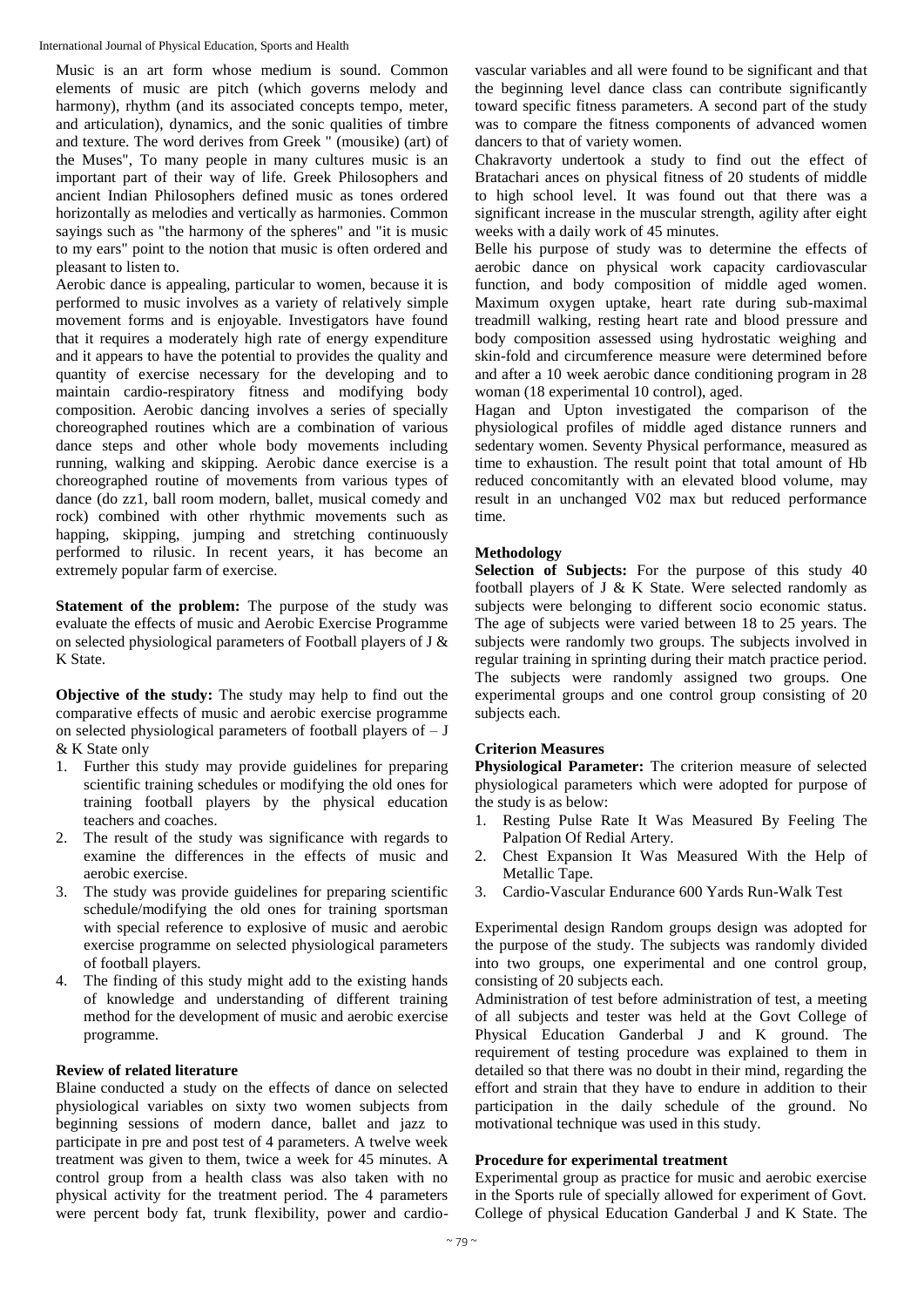practice programme was finalized in the consultation of physical education experts. The practice session was conduct Friday in a week for a period of 45 minutes.

**Collection of data:** The data was collected by administering physiological parameters. The test was administered in the pre test data was collected in the month of may 2016 and the post test data was collected on Sept. 2016 of training programme. The test which was used in collecting the data was explained to the subjects prior to the administration of the test. The subjects was given a chance to practice the test so as to make them familiar with test as for as possible.

#### **Statistical technique to be used**

To find the comparative effects of music and aerobic exercise programme on selected physiological parameters of Football players of J & K State. The "t" ratio and analysis of covariance (ANCOVA) was used to 0.05 level of significance.

#### **Analysis of the data and result of the study**

The analysis of data collected on selected physiological parameters of Football Players of J & K State after the Music arid Aerobic Exercise. The data pertaining to each of the selected physiological parameter i.e. Resting pulse rate, chest expansion and cardiovascular endurance was examined by 't' ratio to find out the significant difference between pre test for control group and post test for experimental group.

**Findings:** The findings of each of the selected physiological parameter i.e. resting pulse rate, chest expansion and cardiovascular endurance are presented in Table-2.

**Table 1:** Comparison Between The Means Of Pre-Test And Post-Test Of The Control Group And Experimental Group On The Basis Of 'T' Ratio For Pulse rate Physiological Parameters Of Foot Ball Players Of J & K State

| Group                                   | . .<br>IVI 1 | $M_1$     | MD  | SE    | <b>T' Ratio</b> | ' 't' Ratio<br>Required |
|-----------------------------------------|--------------|-----------|-----|-------|-----------------|-------------------------|
| $\sim$<br>control<br>Group              | 71 O<br>1.U  | 71<br>1.U | v.∠ | 0.887 | 0.22<br>∪.∠J    | 1.98                    |
| -<br>Group<br>Experimental<br>$\lambda$ | $\mathbf{a}$ | 69.60     | ∸…– | 0.929 | 250<br>2.30     |                         |

Significant at 0.05 level of confidence.

 $M_1$  = Mean of Pre-test.

 $M_2$  = Mean of Post-test.

Table - 2 reveals that the mean of Pulse rate for pre-test and post-test of control group are 71.8 and 71.6 and the mean of pre-test and post-test of experimental group are 72 and 69.60. There is a significant difference in the value of 't' Ratio in experimental group and there is a no significance difference in the value of 't' Ratio in control group. The obtained value of 't' Ratio of control group 0.23 less than the required 't' Ratio 1.98 and it is found below the level of confidence. And the obtained value of T Ratio of experimental group is 2.58 and it is found 0.05 level of confidence.

**Table 2:** Comparison Between The Means of Pre-Test and Post-Test of The Control Group and Experimental Group on the Basis of 'T' Ratio for Chest Expansion Physiological Parameters of Foot Ball Players of J & K State

| Group                     | $\mathbf{M}_1$         | $M1$ | MD   | SЕ    | <sup>'</sup> T' Ratio | `'t' Ratio<br>Reauired |
|---------------------------|------------------------|------|------|-------|-----------------------|------------------------|
| Control Group             | $\sim$ $\sim$<br>0.3 i | 5.96 | 0.41 | 0.637 | 0.64                  | 1.98                   |
| <b>Experimental Group</b> | ワ つぐ<br>ر _            | 6.47 | 0.78 | 0.719 | 1.07                  |                        |

Significant at 0.05 level of confidence.

M1 = Mean of Pre-test.

 $M2$  = Mean of Post-test.

Table - 3 reveals that the mean of Chest Expansion for pre-test and post-test of control group are 6.37 and 5.96 and the mean of pre-test and post-test of experimental group are 7.25 and 6.47. There is a no significant difference in the value of Ratio in control group and experimental group and there is a no significance difference in the value of 't' Ratio in control group. The obtained value of 't' Ratio of control group 0.643 less than the required 't' Ratio 1.98 and it is found below the level of confidence and the obtained value of `f Ratio of experimental group is 1.98 is found below the level of confidence.

**Table 3:** Comparison Between The Means Of Pretest And Post-Test Of The Control Group And Experimental Group On The Basis Of 'T' Ratio 600 Yards Run Physiological Parameters Of Foot Ball Players Of J & K State

| Group                                                                                  | $\mathbf{M}_1$               | $\mathbf{M}_1$     | MD           | SЕ                            | <b>T' Ratio</b> | <b>Required 't' Ratio</b> |
|----------------------------------------------------------------------------------------|------------------------------|--------------------|--------------|-------------------------------|-----------------|---------------------------|
| Control Group                                                                          | 2.05                         | Q <sub>7</sub><br> | 0.08         | 0.089                         | 0.92            | 1.98                      |
| <b>Experimental Group</b>                                                              | າ 10<br>4.IO                 | . 94               | 0.24         | 0.077                         | ن ۱۰ ب          |                           |
| $\cdot$ $\sim$<br>$\sim$ $\sim$<br>$\sim$<br>$\sim$ $\sim$ $\sim$ $\sim$ $\sim$ $\sim$ | $\mathbf{r}$<br>$\mathbf{r}$ | $\sim$ $\sim$      | $\mathbf{r}$ | $\sim$ $\sim$<br>$\mathbf{r}$ | .               |                           |

Significant at 0.05 level of confidence.  $M1 = Mean$  of Pre-test.  $M2 = Mean$  of Post-test.

Table - 4 reveals that the mean of 600 Yards Run for pre-test and post-test of control group are 2.05 and 1.97 and the mean of pre-test and post-test of experimental group are 2.18 and 1.94. There is a significant difference in the value of T Ratio in experimental group and there is a no significance difference in the value of 'f Ratio in control group. The obtained value of 't' Ratio of control group 0.92 less than the required 't' Ratio 1.98 and it is not level of confidence. The obtained value of t Ratio of experimental group is 3.15 found 0.05 level of confidence.

#### **Discussion of Findings**

The finding of the study showed that there is a significance difference in pre-test and post-test scores of control group and experimental group as of the effect of music and aerobic exercise on selected physiological parameter i.e. cardiovascular endurance as revealed through the analysis of data indicated a significant change. The findings of the study are inconsonance with the findings of saltin.

The findings of study also showed that there is a significant difference in the mean value of resting pulse rate and chest